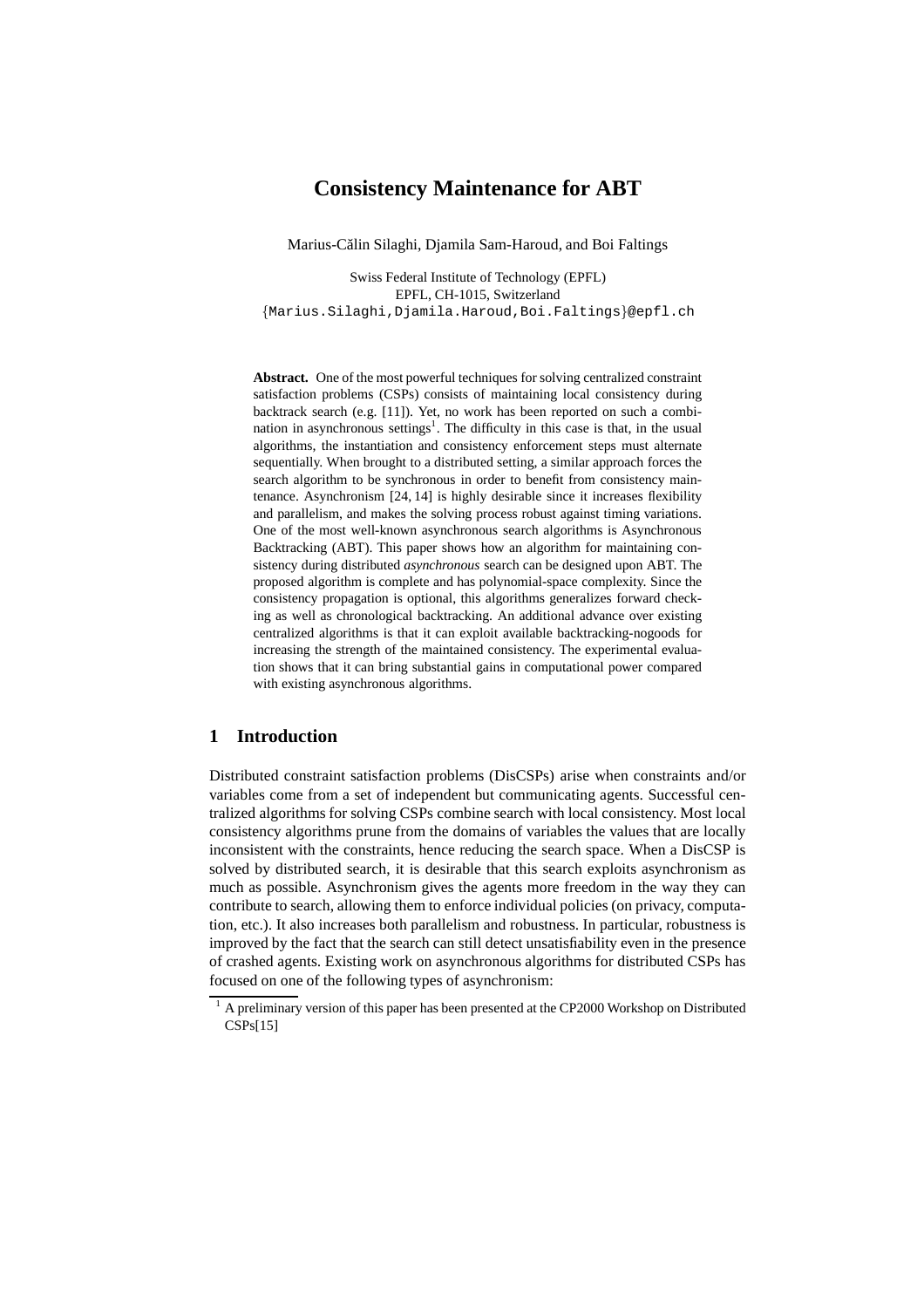- a) *deciding instantiations* of variables by distinct agents. The agents can propose different instantiations asynchronously (e.g. Asynchronous Backtracking (ABT) [24]).
- b) *enforcing consistency*. The distributed process of achieving "local" consistency on the global problem is asynchronous (e.g. Distributed Arc Consistency [25]).

Combining these two techniques is however not as easy as in the synchronous setting. A straightforward mapping of the existing combination scheme cannot preserve asynchronism of type a  $[21, 4]$ . The contribution of this work is to consider consistency maintenance as a hierarchical nogood-based inference. This makes it possible to concurrently *i)* perform asynchronous search and *ii)* enforce the hierarchies of consistency, resulting in an *asynchronous* consistency maintenance algorithm. Since the consistency propagation is optional, this algorithms generalizesforward checking as well as chronological backtracking. More general than existing centralized algorithms, our approach can use any available backtracking nogoods to increase the strength of the maintained consistency. As expected from the sequential case, the experiments show that substantial gains in computational power can result from combining distributed search and distributed local consistency.

# **2 Related Work**

The first complete asynchronous search algorithm for DisCSPs is the Asynchronous Backtracking (ABT) [23]. The approach in [23] considers that agents maintain distinct variables. Nogood removal was discussed in [8, 14]. Other definitions of DisCSPs have considered the case where the interest on constraints is distributed among agents [25, 20, 14, 7, 5]. [20] proposes algorithms that fit the structure of a real problem (the nurse transportation problem). The Asynchronous Aggregation Search (AAS) [14] family of protocols actually extends ABT to the case where the same variable can be instantiated by several agents (e.g. at different levels of abstraction [12, 16]). An agent may also not know all constraint predicates relevant to its variables. AAS offers the possibility to aggregate several branches of the search. An aggregation technique for DisCSPs was then presented in [10] and allows for simple understanding of privacy/efficiency mechanisms, also discussed in [6]. The use of abstractions, [16], not only improves on efficiency but especially on privacy since the agents need to reveal less their details. A general polynomial space reordering protocol is described in [13] and several heuristics (e.g. weak commitment-like) are discussed in [18]. [3] explains how **add-link** messages can be avoided. A technique enabling parallelization and parallel proposals in asynchronous search is described in [19]. Several algorithms for achieving distributed arc consistency are presented in [9, 25, 2].

# **3 Preliminaries**

In this paper we target problems with finite domains (we target problems with numeric domains in [12, 16]). For simplicity, but here without loss of generality, we consider that each agent  $A_i$  can propose instantiations to exactly one distinct variable,  $x_i$  and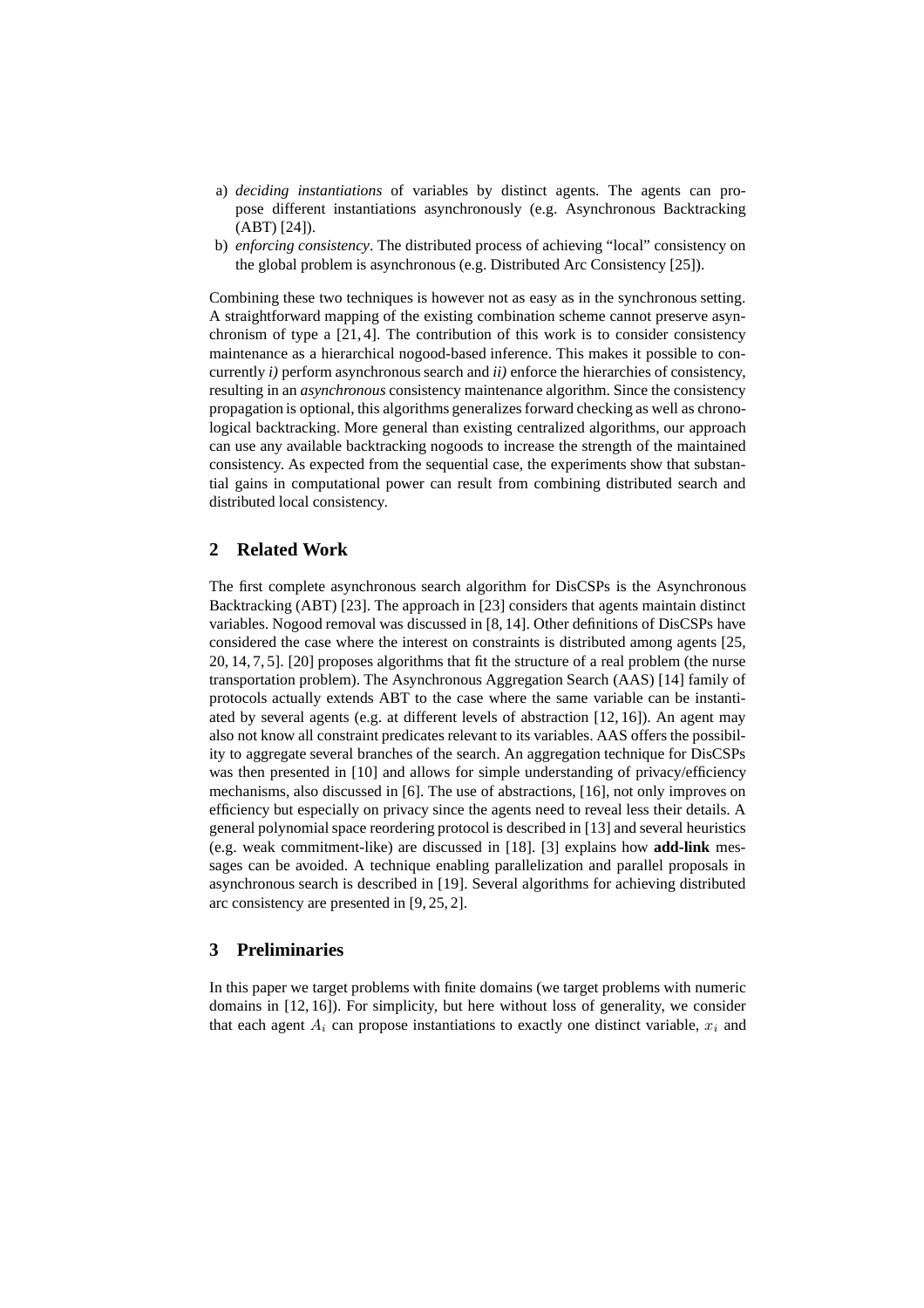

**Fig. 1.** *Distributed search trees in ABT: simultaneous views of distributed search seen by* A2*,*  $A_3$ *, and*  $A_4$ *, respectively. Each arc corresponds to a proposal from*  $A_i$  *to*  $A_j$ *. Circles show the believed state of an agent. Dashed circle and line show known state that may have been changed.*

knows all the constraints that involve  $x_i$ . Therefore each agent,  $A_i$ , knows a local CSP,  $CSP(A_i)$ , with variables **vars** $(A_i)$ . We present the way in which our technique can be built on ABT, a simple instance of AAS for certain timings and agent strategies, but it can be easily adapted to more complex frameworks and extensions of AAS. ABT allows agents to asynchronously propose instantiations of variables. In order to guarantee completeness and termination, ABT uses a static order  $\prec$  on agents. In the sequel of the paper, we assume that the agent  $A_i$  has position  $i, i \geq 1$ , when the agents are ordered according to  $\prec$ . If *i* > *j* then  $A_i$  has a *lower priority* than  $A_i$  and  $A_j$  has a *higher priority* then  $A_i$ <sup>2</sup>  $A_i$  is then a successor of  $A_j$ , and  $A_j$  a predecessor of  $A_i$ .

*Asynchronous distributed consistency:* Most centralized local-consistency algorithms prune from the domain of variables the values that are locally inconsistent with the constraints. Their distributed counterparts (e.g. [25]) work by exchanging messages on value elimination. The restricted domains resulting from such a pruning are called *labels*. In this paper we will only consider the local consistencies algorithms which work on labels for *individual* variables (e.g. arc-, bound-consistency). Let P be a Distributed CSP with the agents  $A_i, i \in \{1..n\}$ . We denote by  $C(P)$  the CSP defined by  $\bigcup_{i\in\{1..n\}}\text{CSP}(A_i).$ <sup>3</sup> Let A be a centralized local consistency algorithm as just mentioned. We denote by  $DC(\mathcal{A})$  a distributed consistency algorithm that computes, by exchanging value eliminations, the same labels for P as A for  $C(P)$ . When DC(A) is run on P, we say that P becomes  $DC(\mathcal{A})$  consistent. Generic instances of  $DC(\mathcal{A})$  are denoted by DC. Typically with DC [25], the maximum number of generated messages is  $a^2vd$  and the maximum number of sequential messages is vd (v:number of variables, d: domain size, *a*: number of agents).

### **4 Asynchronous consistency maintenance**

In the sequential/synchronous setting, the view of the search tree expanded by a consistency maintenance algorithm is unique. Each node at depth  $k$ , corresponds to assigning to the variable  $x_k$  a value  $v_i$  from its label. Initially the label of each variable is set to its full domain. After each assignment  $x_k = v_i$ , a local consistency algorithm is launched which computes for the future variables the labels resulting from this assignment.

 $2$  They can impose first eventual preferences they have on their values.

<sup>&</sup>lt;sup>3</sup> The *union* of two CSPs,  $P_1$  and  $P_2$ , is a CSP containing all the constraints and variables of  $P_1$ and  $P_2$ .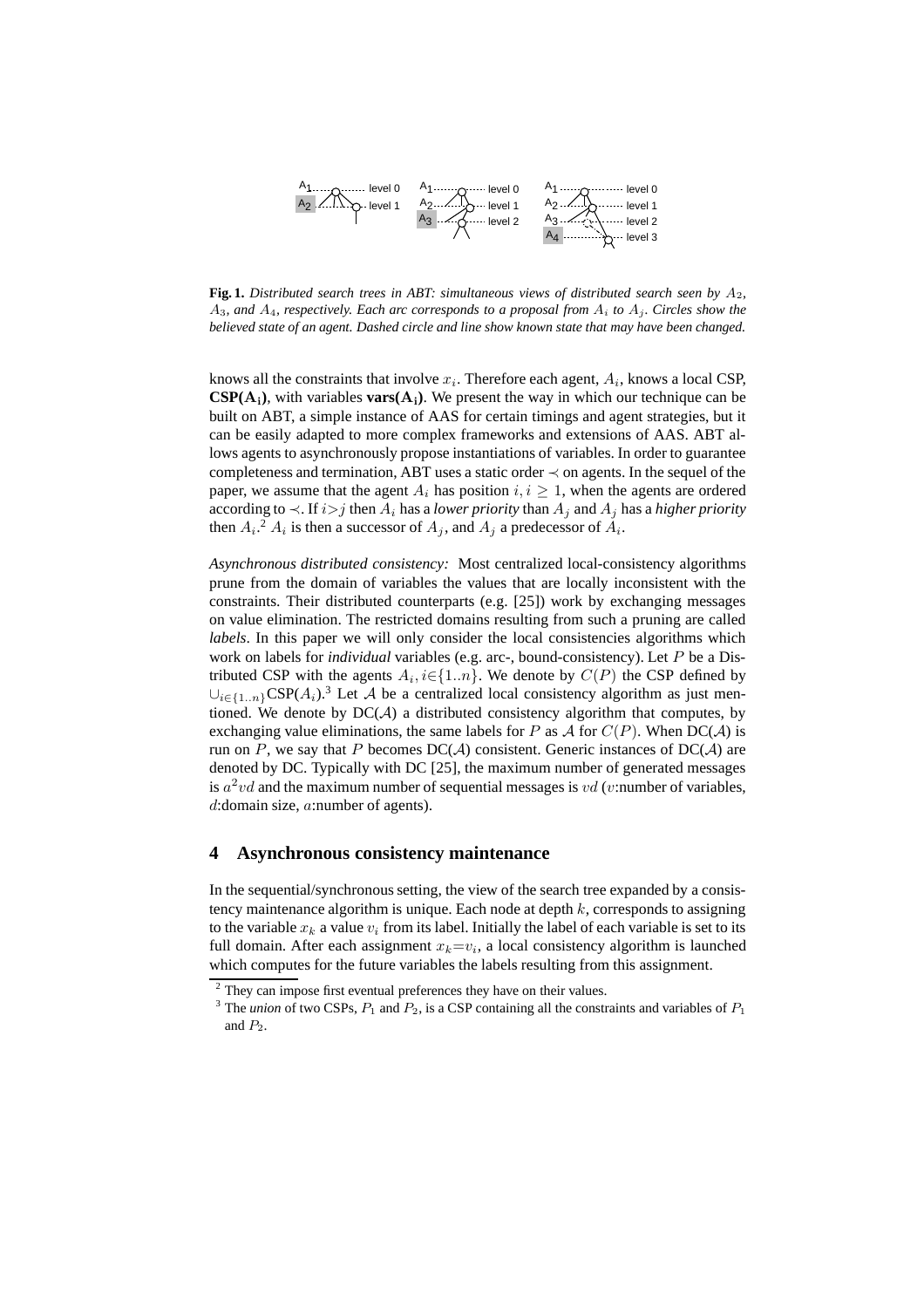In distributed search (e.g. ABT), each agent has its own perception of the distributed search tree. Its perception on this tree is determined by the proposals received from its predecessors. In Figure 1 is shown a simultaneous view of three agents. Only  $A_2$  knows the fourth proposal of  $A_1$ .  $A_3$  has not yet received the third proposal of  $A_2$  consistent with the third proposal of  $A_1$ . However,  $A_4$  knows that proposal of  $A_2$ . In Figure 1 we suppose that  $A_4$  has not received anything valid from  $A_3$  (e.g. after sending some nogood to A<sup>3</sup> which was not yet received). The term *level* in Figure 1 refers to the depth in the (distributed) search tree viewed by an agent.

Let P be a Distributed CSP with the agents  $A_i$ ,  $i \in \{1..n\}$ , A be a centralized local consistency algorithm and  $DC(\mathcal{A})$  one of its distributed counterparts. Suppose that the instantiation order of the variables in  $C(P)$  is determined by the order of the agents in P. In order to guarantee that with  $DC(\mathcal{A})$  one maintains for the variables of agents  $A_i$ of P the same labels, L, than with A in  $C(P)$ , one can simply impose that:

- 1. Ai must have received the proposals of *all* its predecessors before launching  $DC(\mathcal{A})$ ,
- 2. Ai cannot make any proposal with values outside  $\mathcal{L}$ , computed by DC( $\mathcal{A}$ ).

This approach [21, 4] is synchronous. Alternatively, we propose to handle consistency maintenance as a hierarchical task. We show that  $A_i$  can then benefit from the value eliminations resulting from the proposals of *subsets* of its predecessors, as soon as available. More precisely, if  $A_i$  has received proposals from some of its k first predecessors, we say that it can benefit from value elimination (nogoods) of level k. Such nogoods are determined by instantiations of  $x_t$ ,  $t \le k$  (known proposals), DC process at level  $k$  or inherited from DCs at previous levels along the same branch. A DC process of level k is a process which only takes into account the known proposals of the  $k$ first agents. The resulting labels are said to be of level  $k$ . When the nogoods defining labels are classified according to their corresponding levels, and when they are coherently managed by agents as shown here, the instantiation decisions and DCs of levels  $k$ can then be performed asynchronously for different  $k$  with polynomial space complexity and without loosing the inference power of  $DC(\mathcal{A})$ . Moreover, backtrack-nogoods involving only proposals from agents  $A_{i,i\leq k}$  can be used by DC at level k. Since the use of most nogoods is optional, many distinct algorithms result from the employment of different strategies by agents.

# **5 The DMAC-ABT protocol**

This section presents DMAC-ABT (Distributed Maintaining Asynchronously Consistency for ABT), a complete protocol for maintaining asynchronously consistency. Since it builds on ABT, we start by recalling the necessary background and definitions.

### **5.1 ABT**

In asynchronous backtracking, the agents run concurrently and asynchronously. Each agent instantiates its variable and communicates the variable value to the relevant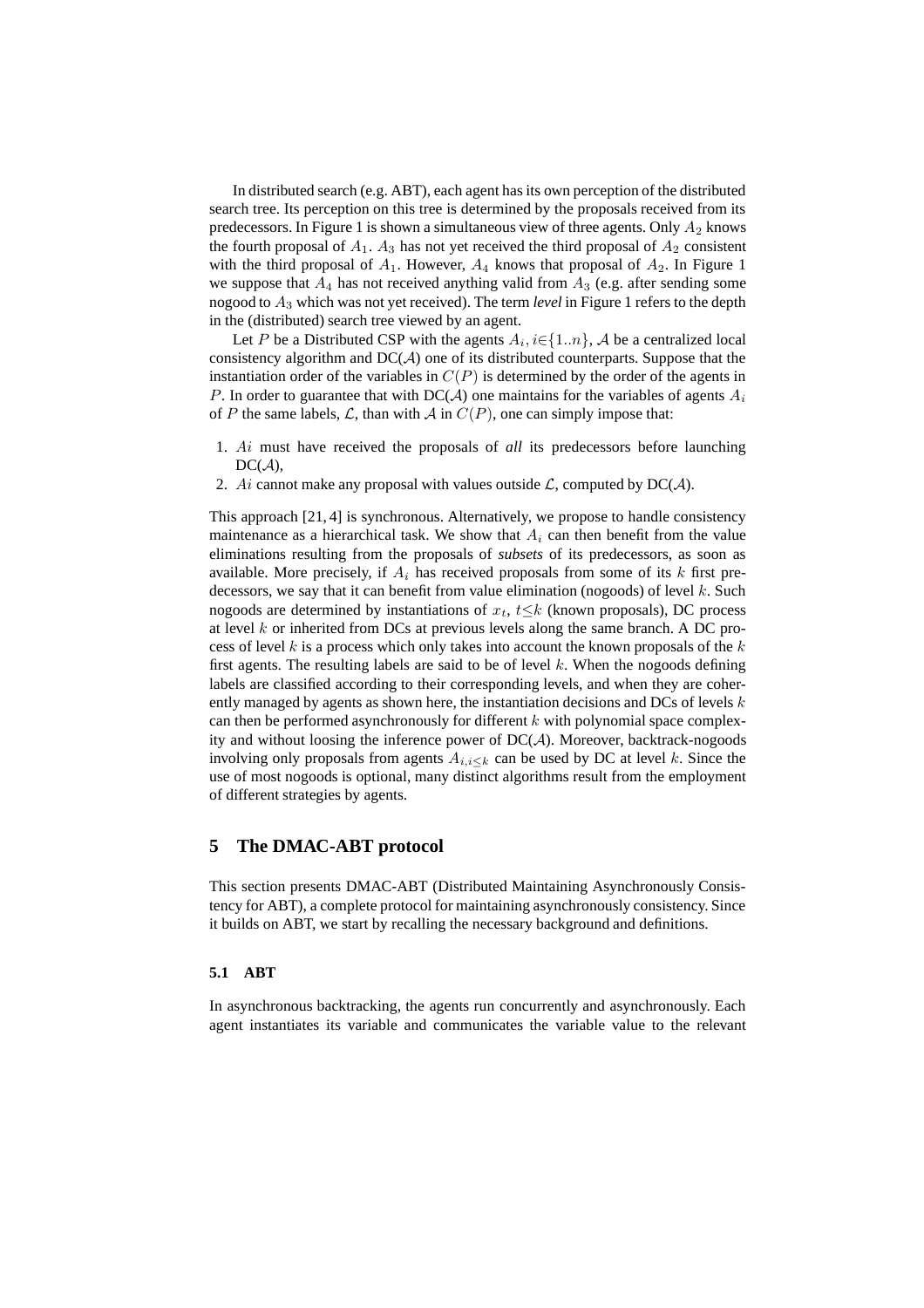agents. As described for AAS [14], since we do not assume (generalized) FIFO channels, in the polynomial-space requirements description given here a **local counter**,  $C_{x_i}^i$ , in each agent  $A_i$  is incremented each time a new instantiation is chosen. The current value of  $C_{x_i}^i$  **tags** each assignment made by  $A_i$  for  $x_i$ .

**Definition 1** (Assignment). An assignment for a variable  $x_i$  is a tuple  $\langle x_i, v, c \rangle$  where  $v$  *is a value from the domain of*  $x_i$  *and*  $c$  *<i>is the tag value (value of*  $C^i_{x_i}$ *).* 

Among two assignments for the same variable, the one with the higher *tag* (attached value of the counter) is the **newest**.

**Rule 1 (Constraint-Evaluating-Agent)** *Each constraint* C *is evaluated by the lowest priority agent whose variable is involved in* C*. This agent is denoted CEA(*C*).*

The set of constraints enforced by  $A_i$  are denoted  $\mathbf{ECSP}(A_i)$  and the set of variables that are involved in  $ECSP(A_i)$  is denoted **evars(A<sub>i</sub>**), where  $x_i \in \text{evars}(A_i)$ . Each agent holds a list of **outgoing links** represented by a set of agents. Links are associated with constraints. ABT assumes that every link is directed from the value sending agent to the constraint-evaluating-agent.

**Definition 2** (Agent<sub>-</sub>View). The agent<sub>-V</sub>iew of an agent,  $A_i$ , is a set, view( $A_i$ ), con*taining the* newest *assignments received by* A<sup>i</sup> *for distinct variables.*

Based on their constraints, agents perform inferences concerning the assignments in their *agent view*. By inference the agents generate new constraints called *nogoods*.

**Definition 3 (Explicit Nogood).** An explicit nogood has the form  $\neg N$  where N is a set *of assignments for distinct variables.*

The following types of messages are exchanged in ABT:

- **– ok?** message transporting an assignment is sent to a constraint-evaluating-agent to ask whether a chosen value is acceptable.
- **– nogood** message transporting an *explicit nogood*. It is sent from the agent that infers an *explicit* nogood  $\neg N$ , to the constraint-evaluating-agent for  $\neg N$ .
- **add-link** message announcing  $A_i$  that the sender  $A_j$  owns constraints involving  $x_i$ .  $A_i$  inserts  $A_j$  in its *outgoing links* and answers with an **ok?**.

The agents start by instantiating their variables concurrently and send **ok?** messages to announce their assignment to all agents with lower priority in their *outgoing links*. The agents answer to received messages according to the Algorithm 1 (given in [13]).

**Definition 4 (Valid assignment).** An assignment  $\langle x, v_1, c_1 \rangle$  known by an agent  $A_l$  is *valid* for  $A_l$  *as long as no assignment*  $\langle x, v_2, c_2 \rangle$ ,  $c_2>c_1$ , *is received.* 

A **nogood is valid** if it contains only valid assignments. The next property is a consequence of the fact that ABT is an instance of AAS.

**Property 1** *If only one valid nogood is stored for a value then ABT has polynomial space complexity in each agent,* O(dv)*, while maintaining its completeness and termination properties.* d *is the domain size and* v *is the number of variables.*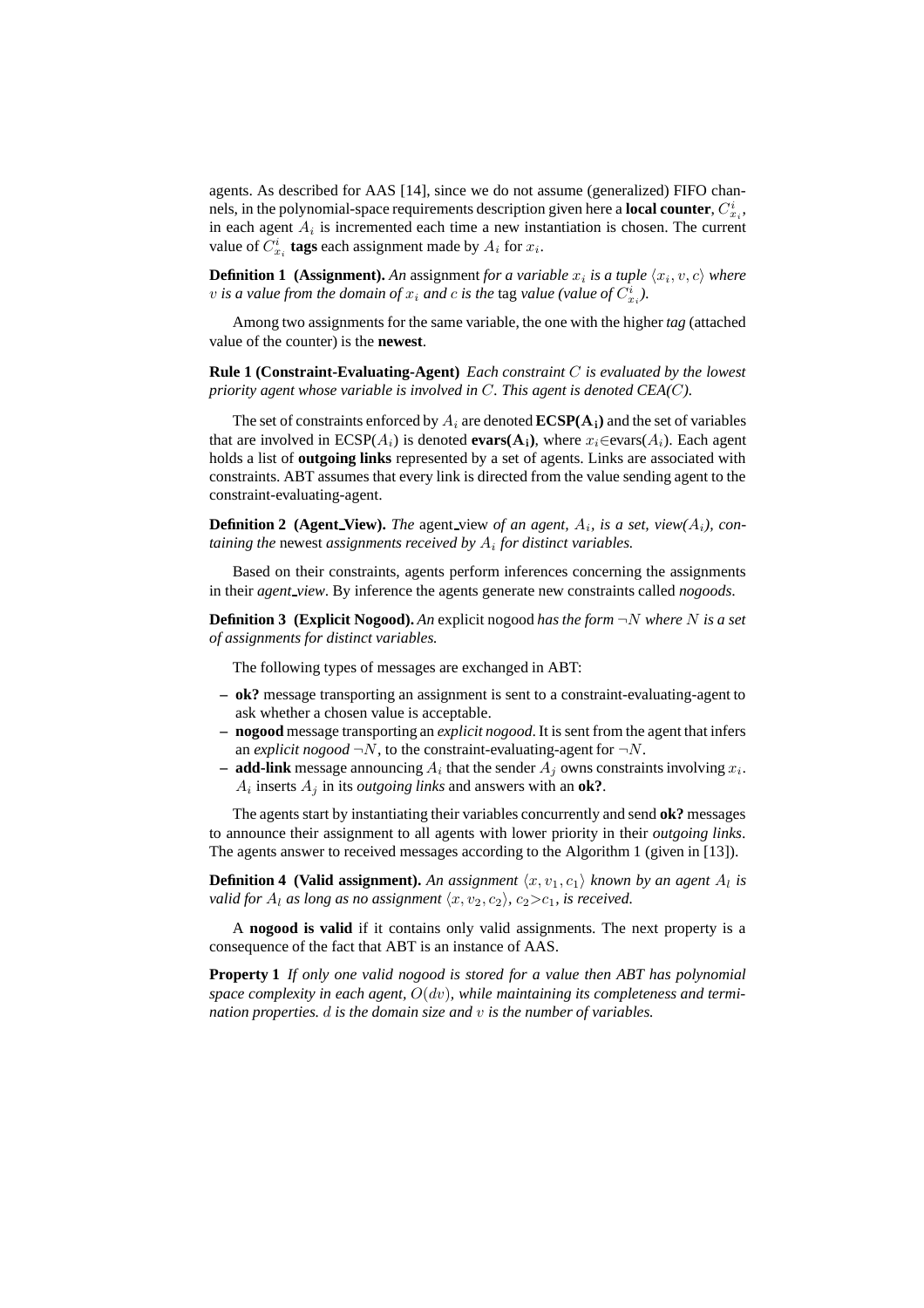```
when <code>received</code> (\mathbf{ok?},\langle x_j, d_j, c_{x_j}\rangle) <code>do</code>
          \mathbf{if}(\text{old }c_{x_j}) return;
          add(x_j, d_j, c_{x_j}) to agent_view;
         eliminate invalidated nogoods;
        check agent view;
    when received (nogood, A_i, \neg N) do
         when any \langle x, d, c \rangle in N is invalid (old c) then
               send (ok?,\langle x_i, current\_value, C_{x_i}^i \rangle) to A_j;
               return;
         when \langle x_k, d_k, c_k \rangle, where x_k is not connected, is contained in \neg Nsend add-link to A_k;
               add \langle x_k, d_k, c_k \rangle to agent_view;
         when \langle x_i, d, c \rangle \in N, then put \neg N in nogood-list for x_i=d;
         add other new assignments to agent view;
1.1 eliminate invalidated nogoods;
         old value ← current value;
         check agent view;
         when old\_value = current\_value1.2 send (\mathbf{ok?}, \langle x_i, \textit{current\_value}, C^i_{x_i} \rangle) to A_j;
    procedure check agent view do
         when agent view and current value are not consistent
              if no value in D_i is consistent with agent_view then
                   backtrack;
              else
                    select d \in D_i where agent_view and d are consistent;
                    current\_value \leftarrow d; C^i_{x_i}++;send (\mathbf{ok?}, \langle x_i, d, C_{x_i}^i \rangle) to lower priority agents in outgoing links;
    procedure backtrack do
         nogoods \leftarrow \{V \mid V = \text{inconsistent subset of agent\_view}\};when an empty set is an element of nogoods
               broadcast to other agents that there is no solution, terminate this algorithm;
         for every V \in nogoods;
```

```
select (x_j, d_j, c) where x_j has the lowest priority in V;
send (nogood, A_i, V) to A_j;
eliminate invalidated explicit nogoods;
```

```
remove (x_j, d_j, c) from agent_view;
```

```
check agent view;
```
Algorithm 1: *Procedures of* A<sup>i</sup> *for receiving messages in ABT with nogood removal.*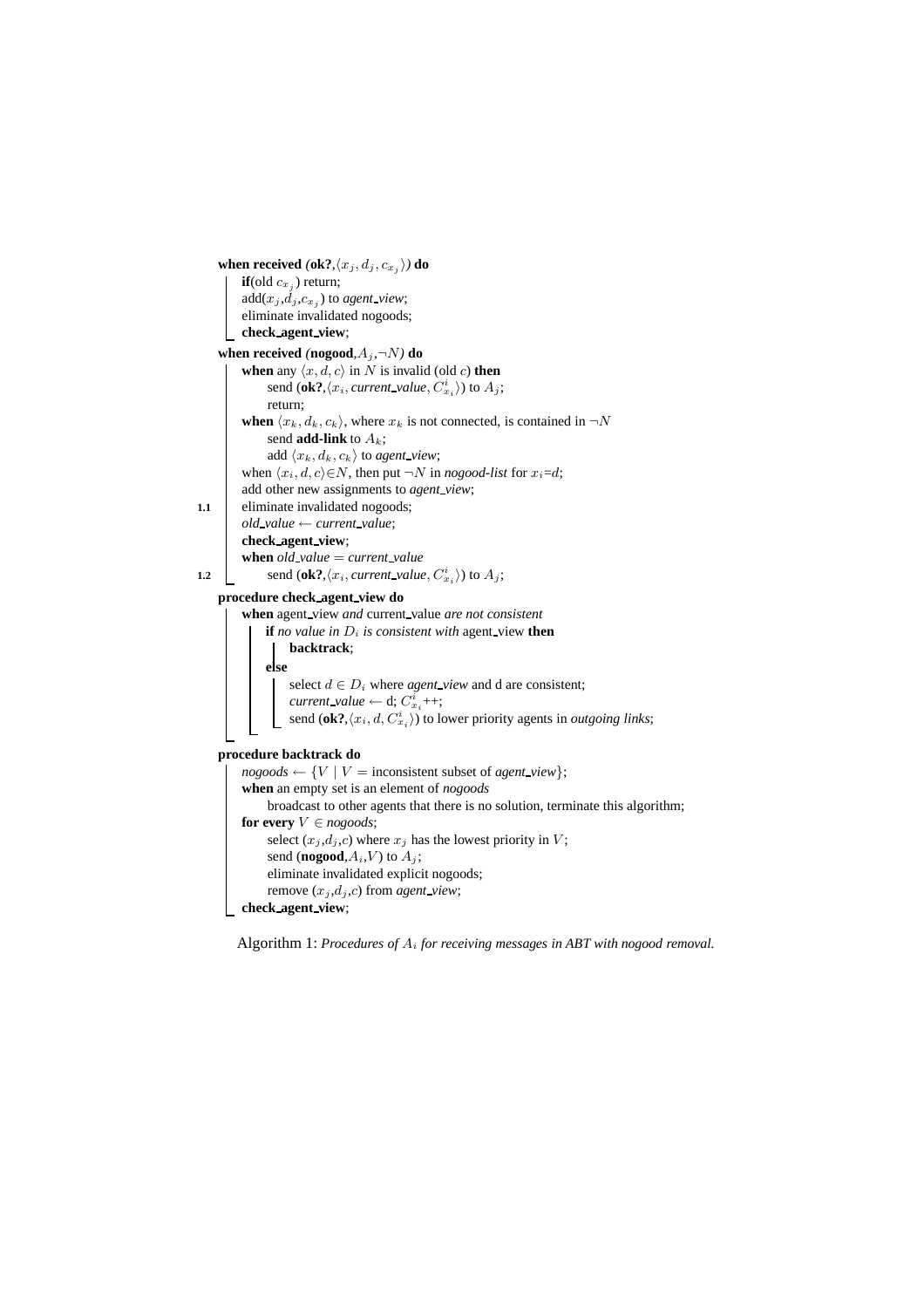| when received (propagate, $A_j, k, c_{x_n}^k(j), V \rightarrow (x_v \notin l)$ ) do |                                                                                                                                        |
|-------------------------------------------------------------------------------------|----------------------------------------------------------------------------------------------------------------------------------------|
| 2.1                                                                                 | <b>when</b> have higher tag $c_{x_n}^k(j, i) \geq c_{x_n}^k(j)$ then return;                                                           |
|                                                                                     | $c_{x_n}^k(j, i) \leftarrow c_{x_n}^k(j)$ ; when any $\langle x, d, c \rangle$ in V is invalid (old c) then return;                    |
|                                                                                     | when $\langle x_u, d_u, c_u \rangle$ , where $x_u$ is not connected, is contained in V                                                 |
|                                                                                     | send <b>add-link</b> to $A_u$ ; add $\langle x_u, d_u, c_u \rangle$ to <i>agent_view</i> ;                                             |
| 2.2                                                                                 | add other new assignments in V to <i>agent_view</i> ; eliminate invalidated nogoods;                                                   |
|                                                                                     | $cn_{x_n}^k(i,j) \leftarrow \{V \rightarrow (x_v \notin I)\}\;$ maintain consistency(minimal level that is modified);                  |
|                                                                                     | <b>check agent view</b> ; //only satisfies consistency nogoods of levels t, $t \lt cL_i$ ;                                             |
| procedure maintain_consistency( $minT$ ) do                                         |                                                                                                                                        |
|                                                                                     | <b>if</b> (minT > cL <sub>i</sub> ) <b>then</b> return; //cL <sub>i</sub> is the current inconsistent level (initially <i>i</i> +1);   |
| 2.3                                                                                 | for $(t \leftarrow minT; t \leq i; t++)$                                                                                               |
| 2.4                                                                                 | <i>new-cn</i> $\leftarrow$ consistency nogood for $x_i$ after local consistency on $P_i(t)$ ;                                          |
|                                                                                     | <b>when</b> (domain wipe out by computing the explicit nogoods $\mathcal{N}$ )                                                         |
|                                                                                     | for every $V \in \mathcal{N}$ ;                                                                                                        |
|                                                                                     | select $\langle x_j, d_j, c_{x_j} \rangle$ where $x_j$ has the lowest priority in V;                                                   |
|                                                                                     | send ( <b>nogood</b> , $A_i$ , $V$ ) to $A_j$ ; eliminate invalidated explicit nogoods;                                                |
|                                                                                     | remove $\langle x_j, d_j, c_{x_j} \rangle$ from <i>agent_view</i> ;                                                                    |
| 2.5                                                                                 | $cL_i \leftarrow t$ ; break;                                                                                                           |
|                                                                                     | <b>when</b> new-cn shrinks label of $x_i$ (obtained from $\cup_{k \leq t} cn_{x_i}^k(i, i)$ )                                          |
| 2.6                                                                                 | $cn_{x_i}^t(i,i) \leftarrow new\text{-}cn; C_{x_i}^t$ ++;                                                                              |
|                                                                                     | send ( <b>propagate</b> , $A_i$ ,k, $C_{x_i}^t$ , <i>new-cn</i> ) to agents $A_j$ , $j \ge t$ , $x_i \in \text{evars}(\mathbf{A}_j)$ ; |

Algorithm 2: *Procedure of* A<sup>i</sup> *for receiving* **propagate** *messages in DMAC-ABT.*

# **5.2 DMAC-ABT**

Parts of the content of a message may become *invalid* due to newer available information. We require that messages arrive at destination in finite time after they are sent. The receiver can discard the invalid incoming information, or can reuse invalid nogoods with alternative semantics (e.g. as redundant constraints).

In addition to the messages of ABT, the agents in DMAC-ABT may exchange information about nogoods inferred by DCs. This is done using **propagate** messages as shown in Algorithm 2. Before making their first proposal as in ABT, cooperating agents can start with a call to **maintain consistency**(0).

**Definition 5 (Consistency nogood).** *A consistency nogood for a level* k *and a variable*  $x$  *has the form*  $V \rightarrow (x \in l_x^k)$  *or*  $V \rightarrow \neg (x \in s \setminus l_x^k)$ . *V is a set of assignments. Any assignment in*  $V$  *must have been proposed by*  $A_k$  *or its predecessors.*  $l_x^k$  *is a label,*  $l_x^k \neq \emptyset$ *. s is the initial domain of* x*.* 4

The **propagate** messages for a level  $k$  are sent to all agents  $A_i, i{\geq}k, x_i{\in}$ **evars** $(\mathbf{A_i}).$ They take as parameters the reference  $k$  of a level and a consistency nogood. Each consistency nogood for a variable  $x_i$  and a level k is **tagged** with the value of a counter  $C_{x_i}^k$  maintained by the sender. The agents  $A_i$  use the most recent proposals of the agents  $A_j, j \leq k$  when they compute DC consistent labels of level k.  $A_i$  may receive valid consistency nogoods of level  $k$  with assignments for the set of variables  $V$ ,  $V$  not in

 $4$  Or a previously known label of x (for AAS).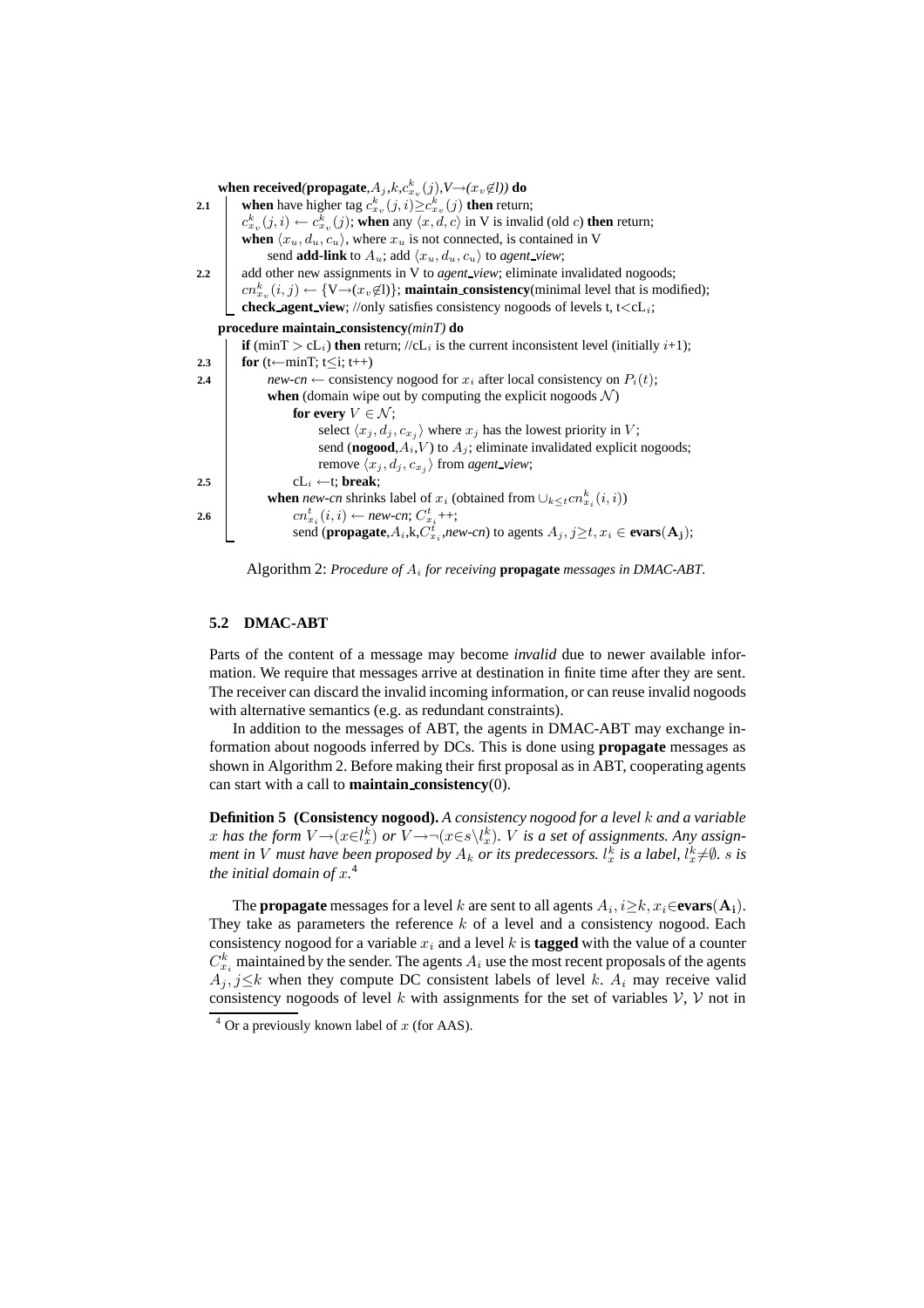evars( $A_i$ ).  $A_i$  must then send **add-link** messages to all agents  $A_{k'}, k' \le k$  not yet linked to  $A_i$  and owning variables in  $\mathcal V$ . In order to achieve consistencies asynchronously, besides the structures of ABT, implementations can maintain at any agent  $A_i$ , for any level  $k, k \leq i$ :

- $-$  The set,  $V_k^i$ , of the newest valid assignments proposed by agents  $A_j$ ,  $j \leq k$ , for each interesting variable.
- **–** For each variable x, x∈vars( $A_i$ ), for each agent  $A_j$ ,  $j≥k$ , the last consistency nogood (with highest tag) sent by  $A_j$  for level  $k$ , denoted  $cn_x^k(i,j)$ .  $cn_x^k(i,j)$  is stored only as long as it is valid. It has the form  $V_{j,x}^k \rightarrow (x \in s_{j,x}^k)$ .

 $\mathbf{NV}_i(\mathbf{V}_k^i)$  is the constraint of coherence of  $A_i$  with the view  $V_k^i$ . Let  $cn_x^k(i,.)$  be  $(\cup_{t,j}^{t\leq k} V_{j,x}^t) \to (x\in \cap_{t,j}^{t\leq k} s_{j,x}^t)$ .  $P_i(k) := \text{CSP}(A_i) \cup (\cup_x c n_x^k(i,.)) \cup \text{NV}_i(V_k^i) \cup \text{CL}_k^i$ .  $C_{x_i}^k$  is incremented on each modification of  $cn_{x_i}^k(i, i)$  (line 2.6).

On each modification of  $P_i(k)$ ,  $cn_{x_i}^k(i, i)$  is recomputed by inference (e.g. using local consistency techniques at line 2.4) for the problem  $P_i(k)$ .  $cn_{x_i}^k(i, i)$  is initialized as an empty constraint set.  $CL_k^i$  is the set of all nogoods known by  $A_i$  and having the form  $V \rightarrow C$  where  $V \subseteq V_k^i$  and  $C$  is a constraint over variables in vars $(A_i)$ .  $cn_{x_i}^k(i, i)$  is stored and sent to other agents by **propagate** messages iff its label shrinks and either  $CSP(A_i)$  or  $CL_k^i$  was used for its logical inference from  $P_i(k)$ . This is also the moment when  $C_{x_i}^k$  is incremented. The procedure for receiving **propagate** messages is given in Algorithm 2.

We now prove the correctness, completeness and termination properties of DMAC-ABT. We only use DC techniques that terminate (e.g.  $[25, 2]$ ). By quiescence of a group of agents we mean that none of them will receive or generate any valid nogoods, new valid assignments, **propagate** or **add-link** messages.

**Property 2** In finite time  $t^i$  either a solution or failure is detected, or all the agents A<sup>j</sup> , 0≤j≤i *reach quiescence in a state where they are not refused a proposal satisfying*  $ECSP(A_j) \cup NV_j$ (view $(A_j)$ ).

#### **Proposition 1.** *DMAC-ABT is correct, complete and terminates.*

The proof is given in Annexes. It remains to show the properties of the labels computed by DMAC-ABT at each level of the distributed search tree. If the agents, using DMAC-ABT, store all the valid consistency nogoods they receive, then DCs in DMAC-ABT converge and compute a local consistent global problem at each level (each pair initial constraint-variable label is checked by some agent). If on the contrary, the agents do not store all the valid consistency nogoods they receive but discard some of them after inferring the corresponding  $cn_x^k(i, i)$ , then some valid bounds or value eliminations can be lost when a  $cn_x^k(i,i)$  is invalidated. Different labels are then obtained in different agents for the same variable. These differences have as result that the DC at the given level of DMAC-ABT can stop before the global problem is DC consistent at that level.

Among the consistency nogoods that an agent computes itself at level  $k$  from its constraints,  $cn_x^k(i, i)$ , let it store only the last one for each variable and only as long as it is valid. Let  $A_i$  also store only the last (with highest tag) consistency nogood,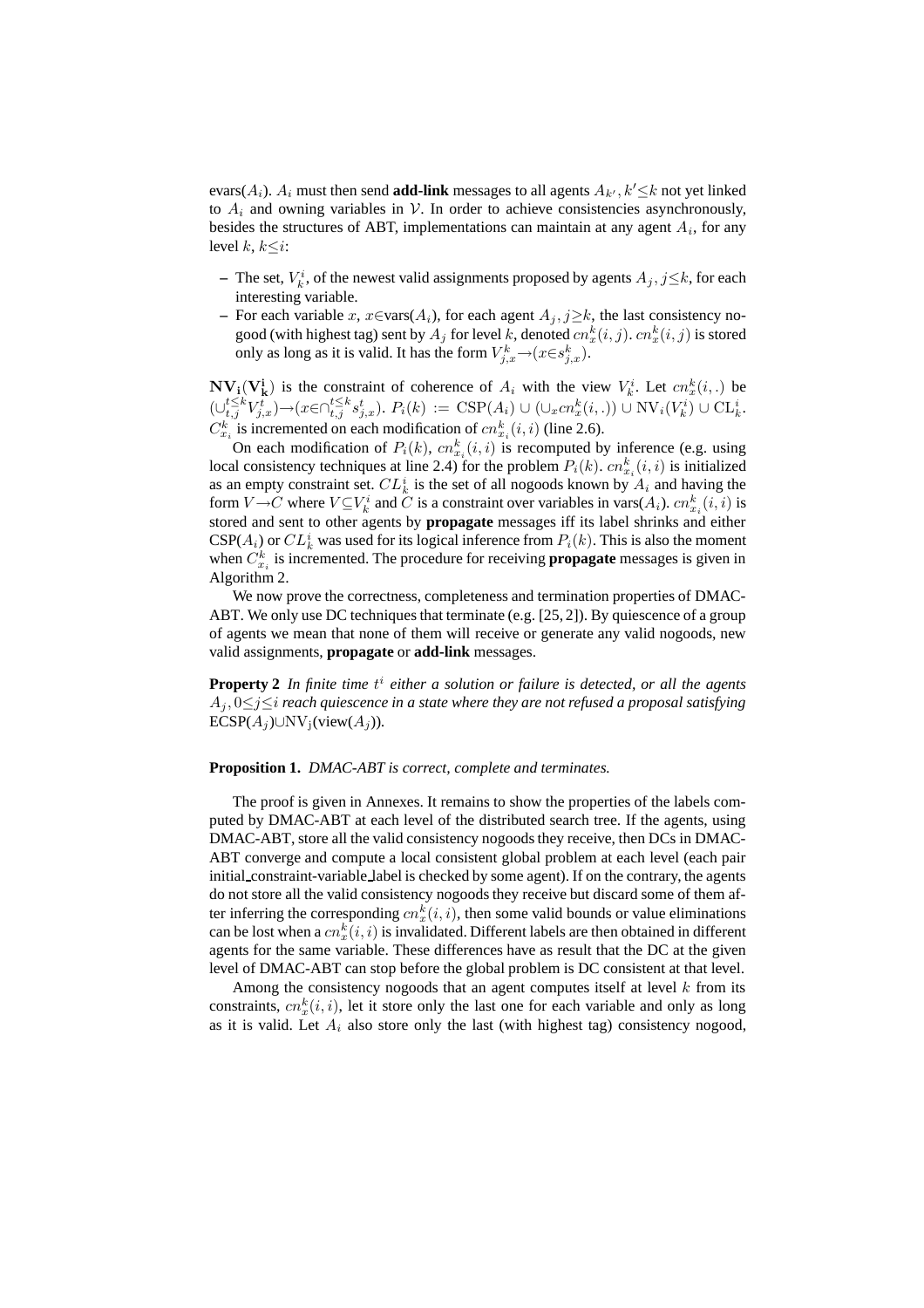```
when <code>received</code> (\mathbf{ok?},\langle x_j, d_j, c_{x_j}\rangle) <code>do</code>
         if(old c_{x_j}) return;
3.1 add(x_j, d_j, c_{x_j}) to agent view; eliminate invalidated nogoods;
         maintain consistency(j);
         check agent view; //only satisfies consistency nogoods of levels t, t \lt cL_i;
    procedure check agent view do
         when agent_view and current_value are not consistent //cf. nogoods of levels t, t \lt cL_iif no value in D_i is consistent with agent view then
                   backtrack;
              else
                   select d \in D_i where agent_view and d are consistent;
                    current\_value \leftarrow d; C_{x_i}^i++; \text{maintain\_consistency}(i);send (\mathbf{ok?}, \langle x_i, d, C_{x_i}^i \rangle) to lower priority agents in outgoing links;
```
Algorithm 3: *Procedures of* A<sup>i</sup> *for receiving* **ok?** *messages in DMAC-ABT.*

 $cn_x^k(i, j)$ , sent to it for each variable  $x \in \text{vars}(A_i)$  at each level k from any agent  $A_j$ .  $cn_x^k(i, j)$  is also stored only as long as it is valid. Each agent stores the highest tag  $c_x^k(j)$  for each variable x, level k and agent  $A_j$  that sends labels for x. Then:

**Proposition 2.** *DC(*A*) labels computed at quiescence at any level using* **propagate** *messages are equivalent to* A *labels when computed in a centralized manner on a processor. This is true whenever all the agents reveal consistency nogoods for all minimal labels,*  $l_x^k$ *, which they can compute* and when  $CL^i_k$  are not used.

**Proof.** In each sent **propagate** message, the consistency nogood for each variable is the same as the one maintained by the sender. By checking  $c_{x_v}^k(j)$  at line 2.1, the stored consistency nogoods are coherent and are invalidated only when newer assignments are received (event that is coherent) at lines 1.1,2.2,3.1. Any assignment invalid in one agent will eventually become invalid for any agent. Therefore, any such nogood is discarded at any agent, iff it is also discarded at its sender. The labels known at different agents, being computed from the same consistency nogoods, are therefore identical and the distributed consistency will not stop at any level before the global problem is local consistent in each agent.  $\Box$ 

Since consistency nogoods are not discarded when nogoods are sent to agents generating their assignments, asynchronism is ensured by temporarily disregarding those consistency nogoods. In Algorithm 3 we only satisfy consistency nogoods at levels lower than the current inconsistent level,  $cL_i$  (see line 2.5 in Algorithm 2). Alternatively, such consistency nogoods could be discarded but then, to ensure coherence of labels, agents receiving any nogood should always broadcast assignments with new tags and many nogoods would be unnecessarily invalidated.

ABT may deal with problems that require privacy of domains. For such problems, agents may refuse to reveal labels for some variables, especially since the initial labels at level 0 are given by the initial domains. The strength of the maintained consistency is then function of how many such private domains are involved in the problem. The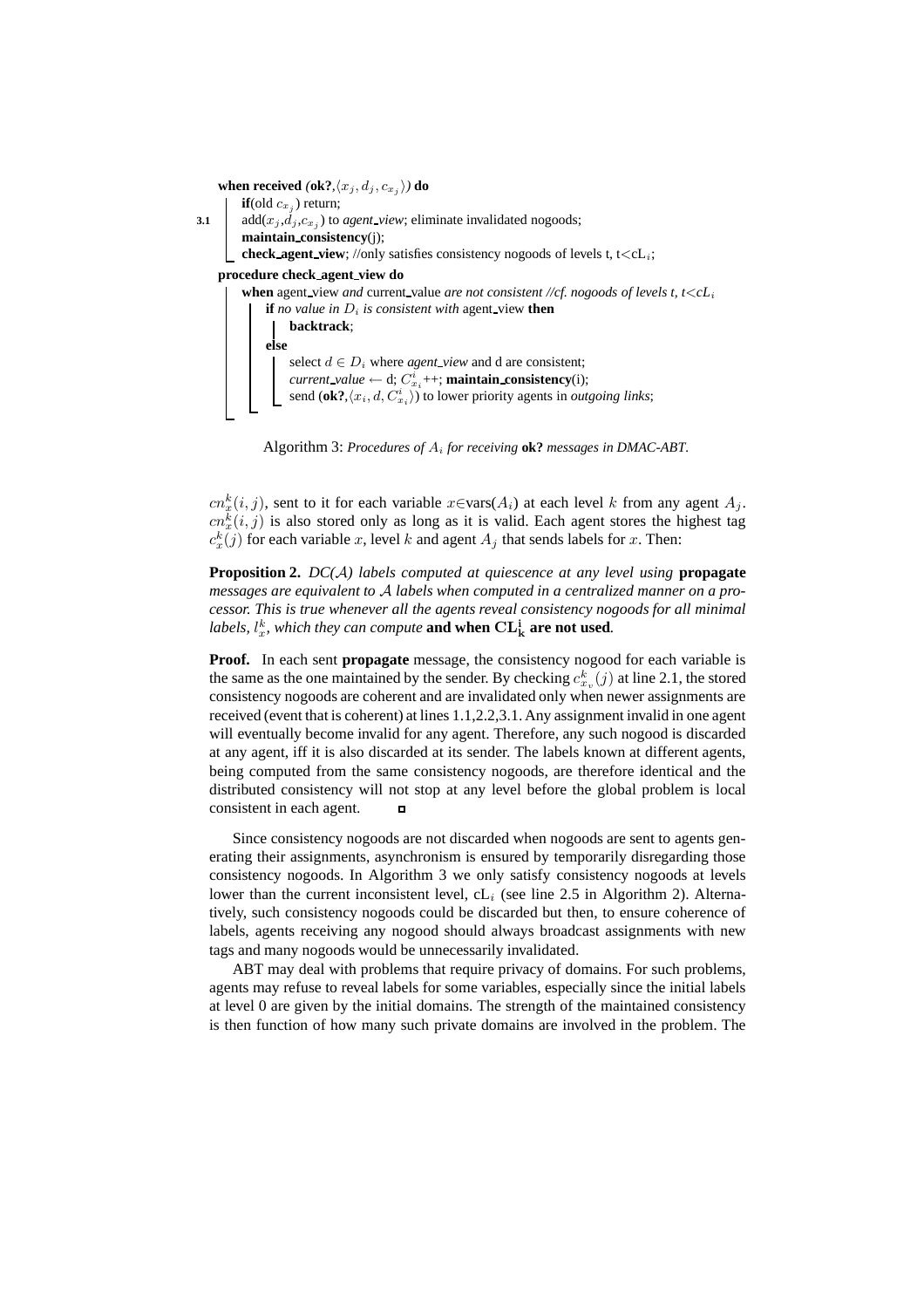```
procedure maintain consistency(minT) do
         if (minT > cL_i) then return;
4.1 for (t←minT; t≤i; t++)
              new-cns \leftarrow consistency nogoods for all vars(A_i) after local consistency on P_i(t);
              when (domain wipe out by computing explicit nogoods nogoods)
                    for every V \in nogoods;
                         select \langle x_j, d_j, c_{x_j} \rangle where x_j has the lowest priority in V;
4.2 send (nogood, A_i, V) to A_j; eliminate invalidated explicit nogoods;
                         cL<sub>i</sub> ← t; remove <math>\langle x_j, d_j, c_{x_j} \rangle from agent_view;
                    break;
              forall new\text{-}cn \leftarrow \text{consistency} nogood for any variable x_u in new-cns
                    when new-cn shrinks label of x_u (obtained from \cup_{w,k \leq t} cn_{x_u}^k(i, w))
                         cn_{x_u}^t(i, i) \leftarrow new-cn; c_{x_u}^t(i)++;
                         send (propagate,A_i,t,c_{x_u}^t,new-cn) to agents A_j, j \ge t, x_u \in \textbf{vars}(A_j);
```
Algorithm 4: *Procedure of* A<sup>i</sup> *for receiving* **propagate** *messages in DMAC-ABT1.*

DisCSPs presenting only privacy on constraints, and the corresponding versions and extensions of ABT, suffer less of this problem.

**Proposition 3.** *The minimum space an agent needs with DMAC-ABT for ensuring maintenance of the highest degree of consistency achievable with DC is*  $O(v^2(v+d))$ *. With bound consistency, the required space is*  $O(v^3)$ *.* 

The proof is given in Annexes.

### **5.3 Using** available valid nogoods in  $P_i(k)$  for maintaining consistency **(DMAC-ABT1)**

In Algorithm 2, an agent  $A_i$  only sends consistency nogoods for the variable  $x_i$ . However, when the local consistency is computed for  $P_i(k)$ , new labels are also computed for other variables known by  $A_i$ .

If in  $P_i(k)$  we only use consistency nogoods and initial constraints, the final result of the consistency maintenance is coherent in the sense that at quiescence at any given level, each agent ends knowing the same label for each variable. Namely the new label obtained by  $A_i$  for some variable  $x_u$  will be computed and sent by  $A_u$  after receiving the other labels in consistency nogoods and instantiations that  $A_i$  knows and are related to  $x_u$ .

We propose that agents can use in their  $P_i(k)$  valid explicit nogoods that they have received by **nogood** messages or old and invalidated consistency nogoods stored as redundant constraints. In this last case the labels obtained with Algorithm 2 are no longer minimal since an agent  $A_u$  does not know all constraints that can be used by  $A_i$ locally for computing its version of the label of  $x_u$  at level k.

In Algorithm 4 we present a version of DMAC-ABT that we call DMAC-ABT1. In DMAC-ABT1,  $A_i$  can send consistency nogoods for all variables found in CSP( $A_i$ ). The space complexity for storing the last tags for the consistency nogoods at all levels and coming from all other agents is now  $O(v^3)$  and for DMAC-ABT1 the space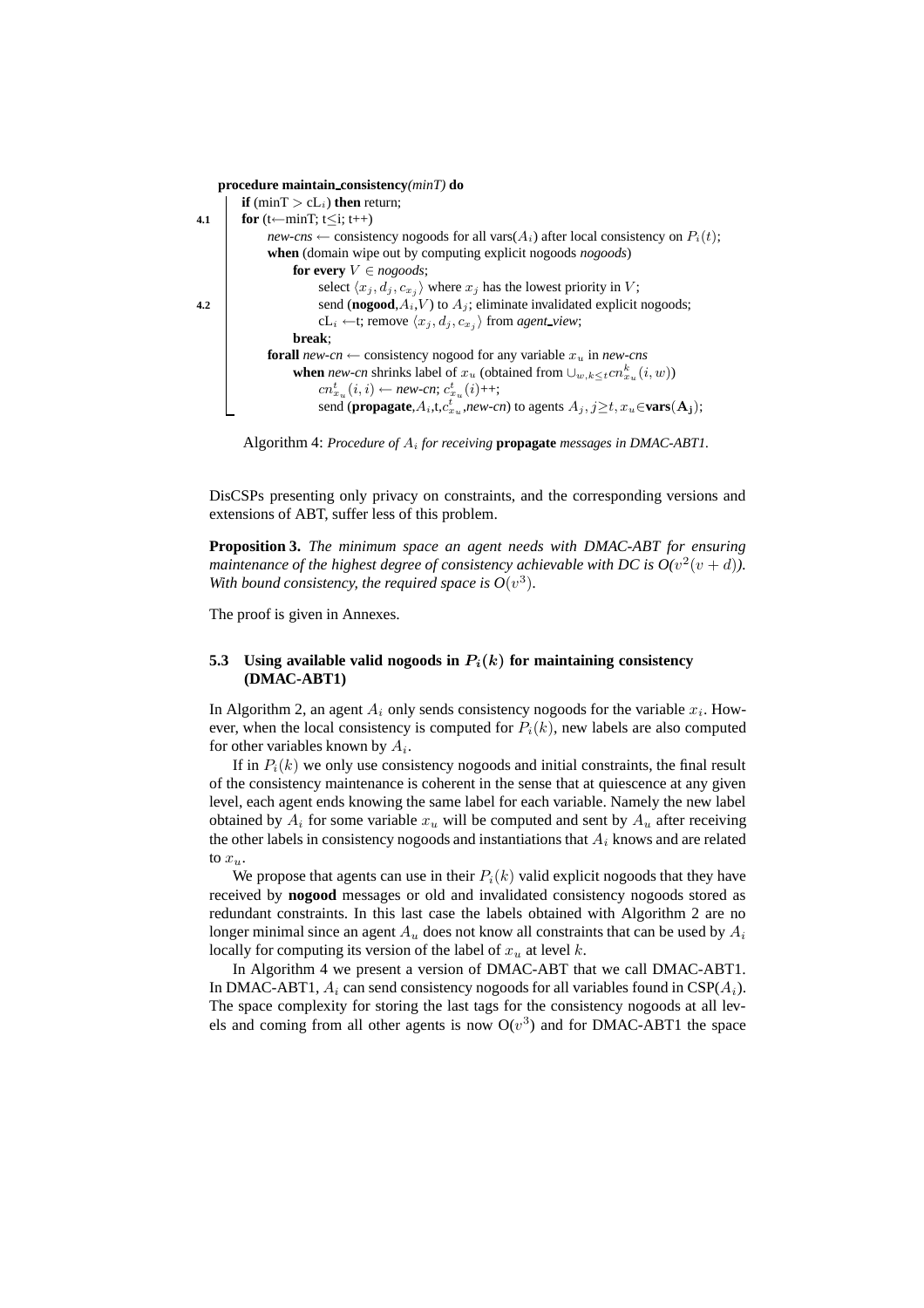

**Fig. 2.** Simplified example for DMAC-ABT1. Function of the exact timing of the network, some of these messages are no longer generated. Only 2 messages are sequential (half round-trips). ABT needs 4 sequential messages (half round-trips) for the same example (see [23]).

complexity is  $O(v^3(v+d))$ . However, the power of DCs is increased since it can accommodate any available nogood. The number of sequential messages is also reduced since there is no need to wait for  $A_u$  to receive the label of  $x_i$  before reducing the label of  $x_u$ . Rather  $A_i$  propagates itself the label of  $x_u$ .

**Proposition 4.** *The minimum space an agent needs with DMAC-ABT1 for ensuring maintenance of the highest degree of consistency achievable with DC is*  $O(v^3(v+d))$ *. With bound consistency, the required space is*  $O(v^4)$ *.* 

The proof is given in Annexes. We denote by DMAC-ABT2 the version of DMAC-ABT where any agent  $A_i$  can compute, send and receive labels for variables constrained by their stored nogoods and redundant constraints but not found in **vars**(Ai).

### **6 Example**

In Figure 2 we show a trace of DMAC-ABT1 for the example described in [23]. Before making its proposal, A<sup>2</sup> sends **propagate** messages to announce the consistency nogood  $x_3 \notin \{2\}$  of level 0, tagged with  $c_{x_3}^0(2) = 1$ . These **propagate** messages are sent both to  $A_1$  and  $A_3$ .  $A_1$  sends an **ok?** message proposing a new instantiation.

 $A_3$  (and  $A_1$  when the domain of  $x_3$  is public) compute both the consistency nogood  $x_1 \notin \{1\}$  at level 0.  $A_3$  computes an explicit nogood from consistency at level 1 and sends it to  $A_1$ . This nogood is invalid since  $A_1$  has already changed its instantiation (and a small modification of DMAC-ABT1, for simplicity not given here, can avoid sending it). Then solution and quiescence are reached. The longest sequence of messages valid at their receivers (length 2) consists in messages 2,6. The worst case timing (slow communication channel from  $A_2$  to  $A_1$  or privacy for the domain of  $x_3$ ) gives the longest sequence 3,7,6 (5 would not be generated). The fact that ABT (as well as any synchronous algorithm) would require at least 4 sequential messages illustrates the parallelism offered by asynchronous consistency maintenance.

### **7 Experiments**

We have presented here DMAC-ABT1, an algorithm that allows to maintain consistency in ABT. ABT was chosen since it is simpler to present and explain. Recently we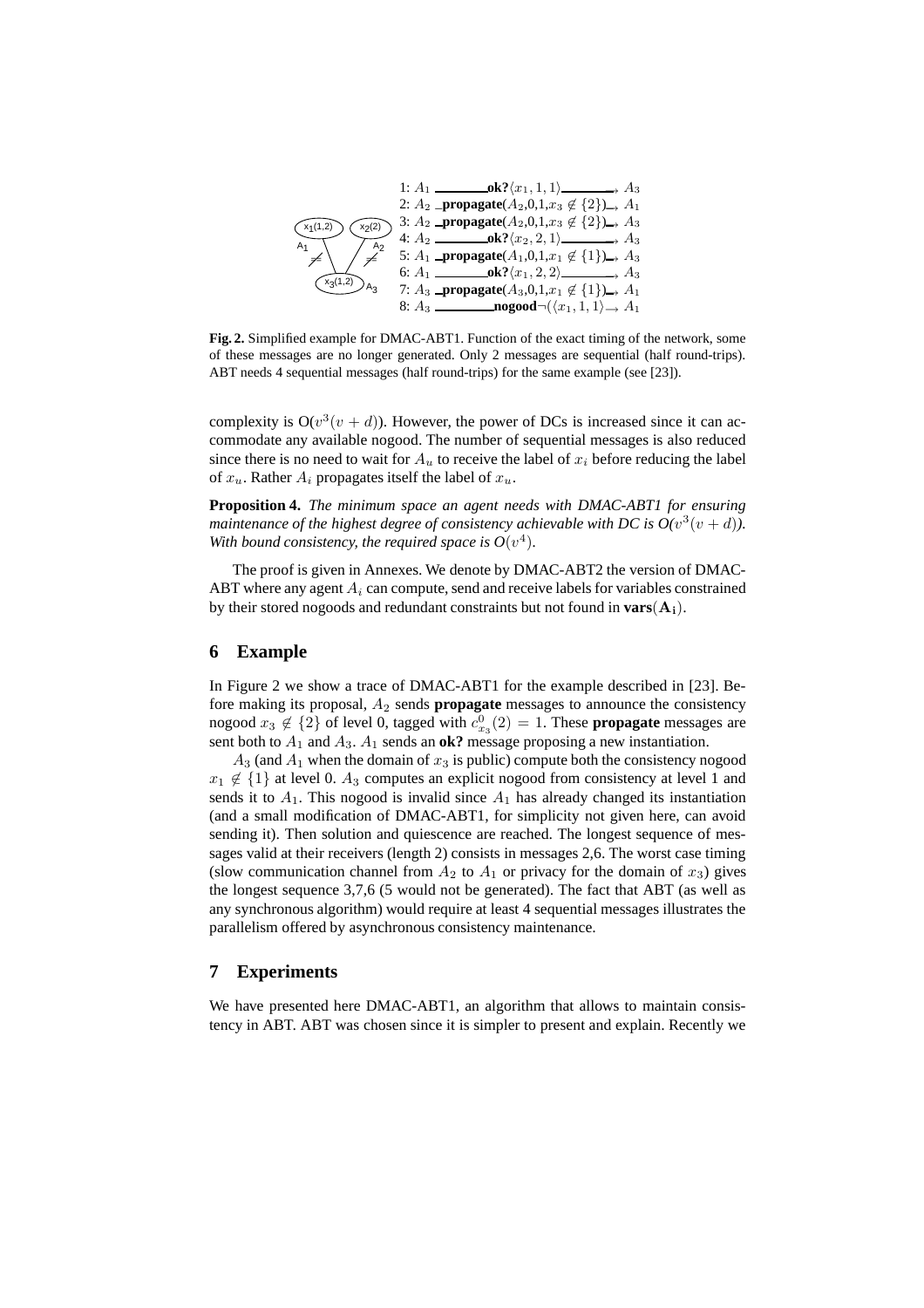have presented an extension of ABT that allows several agents to propose modifications to the same variable and allows agents to aggregate values in domains. That extension is called Asynchronous Aggregation Search (AAS) [14]. In [14] is shown that the aggregations bring to ABT improvements of an order of magnitude for versions that maintain a polynomial number of nogoods. Here it is therefore appropriate to test the improvements that our technique for maintaining consistency brings to AAS. The version of DMAC-ABT1 for AAS is denoted DMAC.

We have run our tests on a local network of SUN stations where agents are placed on distinct computers. We use a technique that enables agents to process with higher priority **propagate** and **ok?** messages for lower levels.

The DC used in our experimental evaluation maintains bound-consistency. In each agent, computation at lower levels is given priority over computations at higher levels. We generated randomly problems with 15 variables of 8 values and graph density of 20%. Their constraints were randomly distributed in 20 subproblems for 20 agents. Figure 3 shows their behavior for variable tightness (percentage of feasible tuples in constraints), averaged over 500 problems per point. We tested two versions of DMAC, A1 and A2. A1 asynchronously maintains bound consistency at all levels. A2 is a relaxation where agents only compute consistency at levels where they receive new labels or assignments, not after reduction inheritance between levels. A2 is obtained in Algorithm 4 by performing the cycle starting at line 4.1 only for  $t = k$ , where k is the level of the incoming **ok?** or **propagate** message triggering it. In both cases, the performance of DMAC is significantly improved compared to that of AAS. Even for the easy points where AAS requires less than 2000 sequential messages, DMAC proved to be more than 10 times better in average. A2 was slightly better than A1 on average (excepting at tightness 15%). In these experiments we have stored only the minimal number of nogoods. The nogoods are the main gain of parallelism in asynchronous distributed search. Storing additional nogoods was shown for AAS to strongly improve performance of asynchronous search. As future research topic, we foresee the study of new nogood storing heuristics [8, 24, 22, 18, 6].

# **8 Conclusion**

Consistency maintenance is one of the most powerful techniques for solving centralized CSPs. Bringing similar techniques to an asynchronoussetting poses the problem of how search can be asynchronous when instantiation and consistency enforcement steps are combined. We present a solution to this problem. A distributed search protocol which allows for *asynchronously maintaining* distributed consistency with polynomial space complexity is proposed. DMAC-ABT builds on ABT, the basic asynchronous search technique. However, DMAC-ABT can be easily integrated into more complex versions of ABT (combining it with AAS and using abstractions [16], one can use complex splitting strategies [17] to deal efficiently with numeric DisCSPs [12]). Another original feature of DMAC is its capability of using backtrack nogoods to increase the strength of the maintained consistency.<sup>5</sup> The experiments show that the overall performance of

<sup>&</sup>lt;sup>5</sup> Since this paper was submitted, [1] presents an algorithm reusing some backtrack nogoods in MAC. That algorithm can be proven to behave as a centralized instance of DMAC.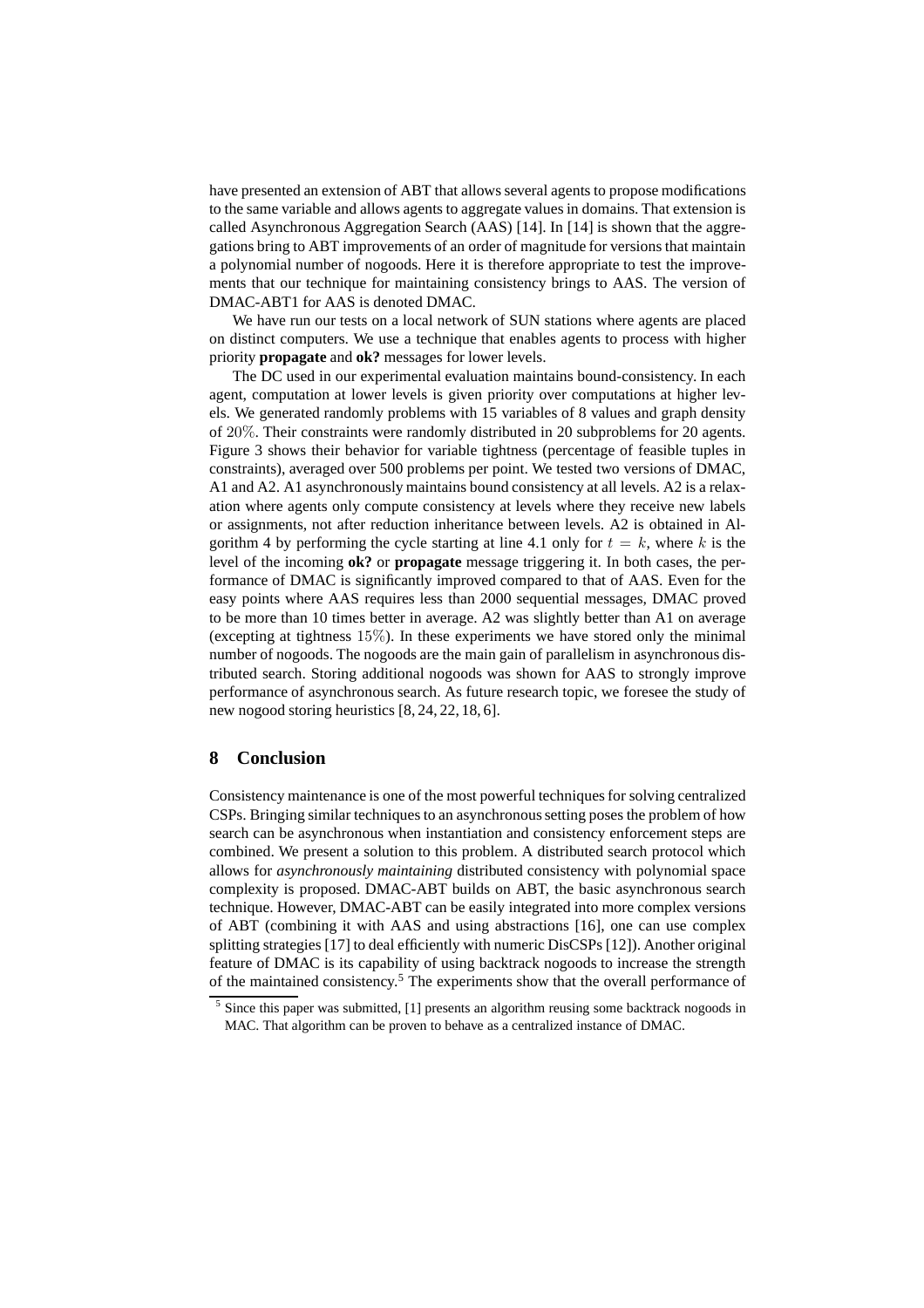

**Fig. 3.** *Results averaged over 500 problems per point.*

asynchronoussearch with consistency maintenance is significantly improved compared to that of asynchronous search that does not maintain consistency.

# **Annexes (Proof)**

**Property 2** In finite time  $t^i$  either a solution or failure is detected, or all the agents A<sup>j</sup> , 0≤j≤i *reach quiescence in a state where they are not refused a proposal satisfying*  $ECSP(A_i) \cup NV_i$ (view $(A_i)$ )*.* 

**Proof.** The proof is by induction on i. Let this be true for the agents  $A_j$ ,  $j \lt i$ . Let  $\tau$ be the maximum time taken by a message. After  $t^{i-1} + \tau$ ,  $A_i$  no longer receives **ok?** messages.  $A_i$  receives the last valid **ok?** message at time  $t_o^i{\le}t^{i-1}+\tau$ .  $\exists t_v^i,t^{i-1}+\tau{\ge}t_v^i$ such that after  $t_v^i$ , view $(A_i)$  and all  $V_k^u$ ,  $k \leq i$  of any agent  $A_u$  are no longer modified.

The set of disabled tuples in  $CL_k^u, k \lt i$  can contain only a bounded number of elements for each agent  $A_u$  and they cannot be invalidated after  $t_o^i$ .  $CL_k^u$ ,  $k \lt i$  cannot be invalidated after  $t_v^i$ . Since DCs were assumed to terminate, they terminate after each modification of a  $CL_k^u$ . Since the number of such modifications that can generate a new consistency nogood after  $t_v^i$  is bounded, after a finite time no consistency nogood is received any longer by  $A_i$  for levels  $k \lt i$ .

Since the domains are finite,  $A_i$  can make only a finite number of different proposals satisfying view( $A_i$ ). Once any of them is sent, the total number of consistency nogoods that can be received before the proposal is modified is finite (this results by induction to levels  $k \leq i$  of the reasoning for  $k \leq i$  in the previous paragraph since after  $v\tau$ ,  $A_i$ can receive only valid nogoods: valid explicit nogoods trigger the modification of the instantiation of  $A_i$  so that they can arrive only in finite time; if valid explicit nogoods are not received and no instantiation modification is done in finite time, no **ok?** is sent any longer by  $A_i$ , and the number of valid consistency nogoods at level i is limited as in the previous paragraph).

Only one valid explicit nogood can be received for a proposal since the proposal is immediately changed on such an event. Invalid nogoods can be received only within  $v\tau$ time delay after a proposal is made. Therefore, there is a finite number of nogoods that can be received by  $A_i$  for any of its proposals made after  $t_v^i$  (and after  $t_v^i$ ).

1. If one of the proposals is not refused by incoming nogoods, and since the number of received nogoods is finite, the induction step is correct.

2. If all proposals that  $A_i$  can make after  $t_o^i$  are refused or if it cannot find any proposal,  $A_i$  has to send according to rules inherited from ABT a valid explicit nogood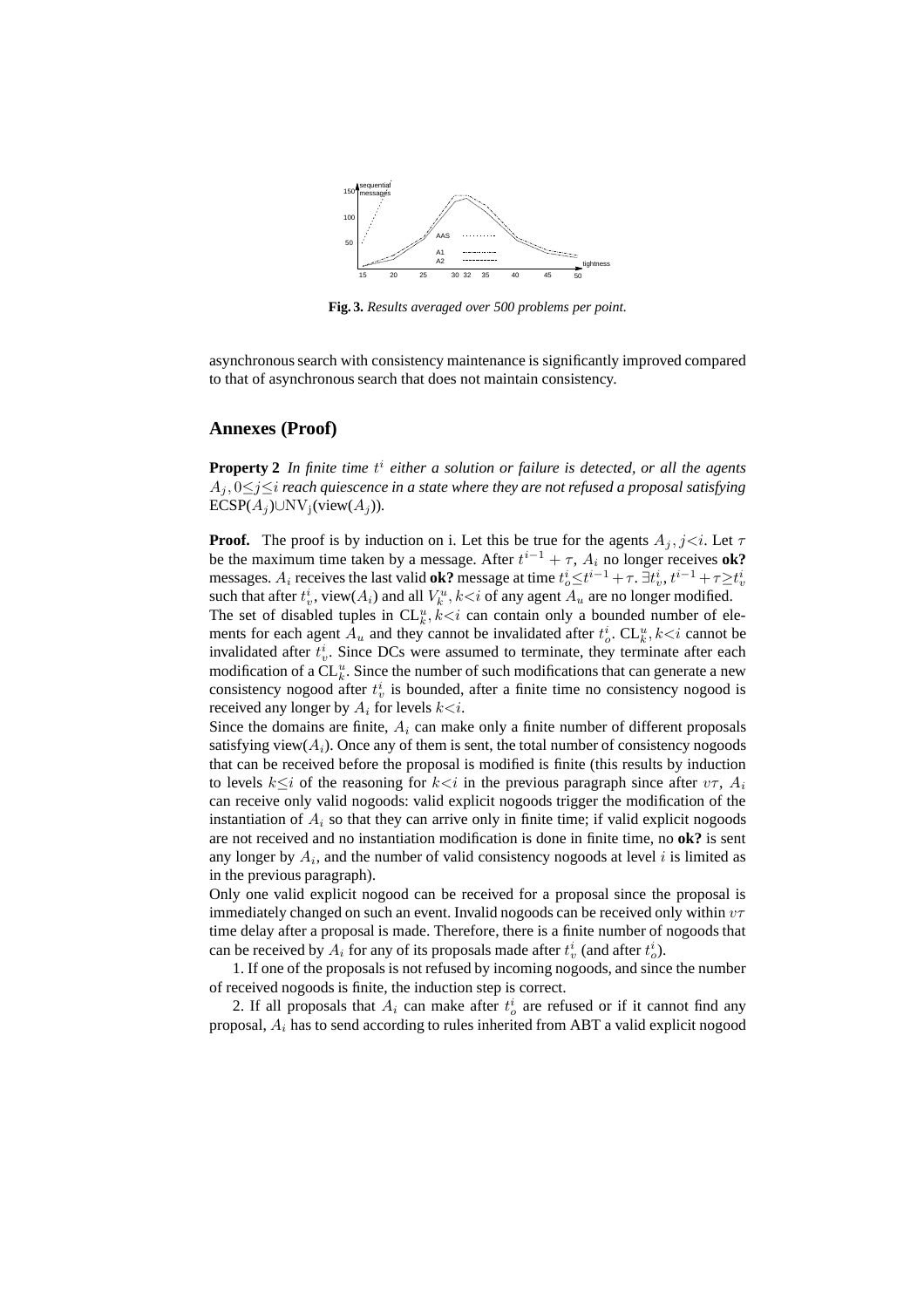$\neg N$  to somebody.  $\neg N$  is valid since all the assignments of  $A_k, k \leq i$  were received at  $A_i$  before  $t_o^i$ .

2.a) If N is empty, failure is detected and the induction step is proved.

2.b) Otherwise  $\neg N$  is sent to a predecessor  $A_j$ ,  $j \lt i$ . Since  $\neg N$  is valid, the proposal of  $A_i$  is refused, but due to the premise of the inference step,  $A_i$  either

2.b.i) finds an assignment and sends **ok?** messages or

2.b.ii) announces failure by computing an empty nogood (induction proven).

In the case (i), since  $\neg N$  was generated by  $A_i$ ,  $A_i$  is interested in all its variables, and it will be announced by  $A_i$  of the modification by an  $ok?$  messages.

Case 2.b.i contradicts the assumption that the last  $\alpha$ **k**? message was received by  $A_i$  at time  $t_o^i$  and the induction step is therefore proved for all alternative cases. The property can be attributed to an empty set of agents and it is therefore proved by induction for all agents. o

**Proposition 1.** *DMAC-ABT is correct, complete and terminates.*

**Proof.** Completeness: All the nogoods are generated by logical inference from existing constraints. Therefore, if a solution exists, no empty nogood can be generated. **No infinite loop:** The result follows from Property 2.

**Correctness:** All valid proposals are sent to all interested agents and stored there. At quiescence all the agents know the valid interesting assignments of all predecessors. If quiescence is reached without detecting an empty nogood, then all the agents agree with their predecessors and their intersection is nonempty and correct.

**Proposition 3.** *The minimum space an agent needs with DMAC-ABT for ensuring maintenance of the highest degree of consistency achievable with DC is*  $O(v^2(v+d))$ *. With bound consistency, the required space is*  $O(v^3)$ *.* 

**Proof.** d-maximal domain size:v-number of variables. The space required for storing all valid assignments is  $O(v)$  for values and  $O(v)$  for the corresponding counters. The agents need to maintain at most  $v$  levels, each of them dealing with maximum  $v$ variables, for each of them having at most 1 last consistency nogood. Each consistency nogood refers at most  $v$  assignments in premise and stores at most  $d$  values in label. The stack of labels requires therefore  $O(v^2(v+d))$ . The space required by the algorithm for solving the local problem depends on the corresponding technique (e.g. chronological backtracking requires  $O(v)$ ). The stored explicit nogoods require  $O(dv)$  as mentioned in Property 1. In DMAC-ABT are also stored  $O(v^2)$  tags for consistency nogoods.

**Proposition 4.** *The minimum space an agent needs with DMAC-ABT1 for ensuring maintenance of the highest degree of consistency achievable with DC is*  $O(v^3(v+d))$ *. With bound consistency, the required space is*  $O(v^4)$ *.* 

**Proof.** The agents need to maintain at most  $v$  levels, each of them dealing with maximum  $v$  variables, for each of them having at most  $v$  last consistency nogoods. Each consistency nogood refers at most  $v$  assignments in premise and stores at most  $d$  values in label. The stack of labels requires therefore  $O(v^3(v+d))$ . DMAC-ABT1 also stores  $O(v^3)$  tags for consistency nogoods. The other structures are identical as for DMAC-ABT. $\blacksquare$